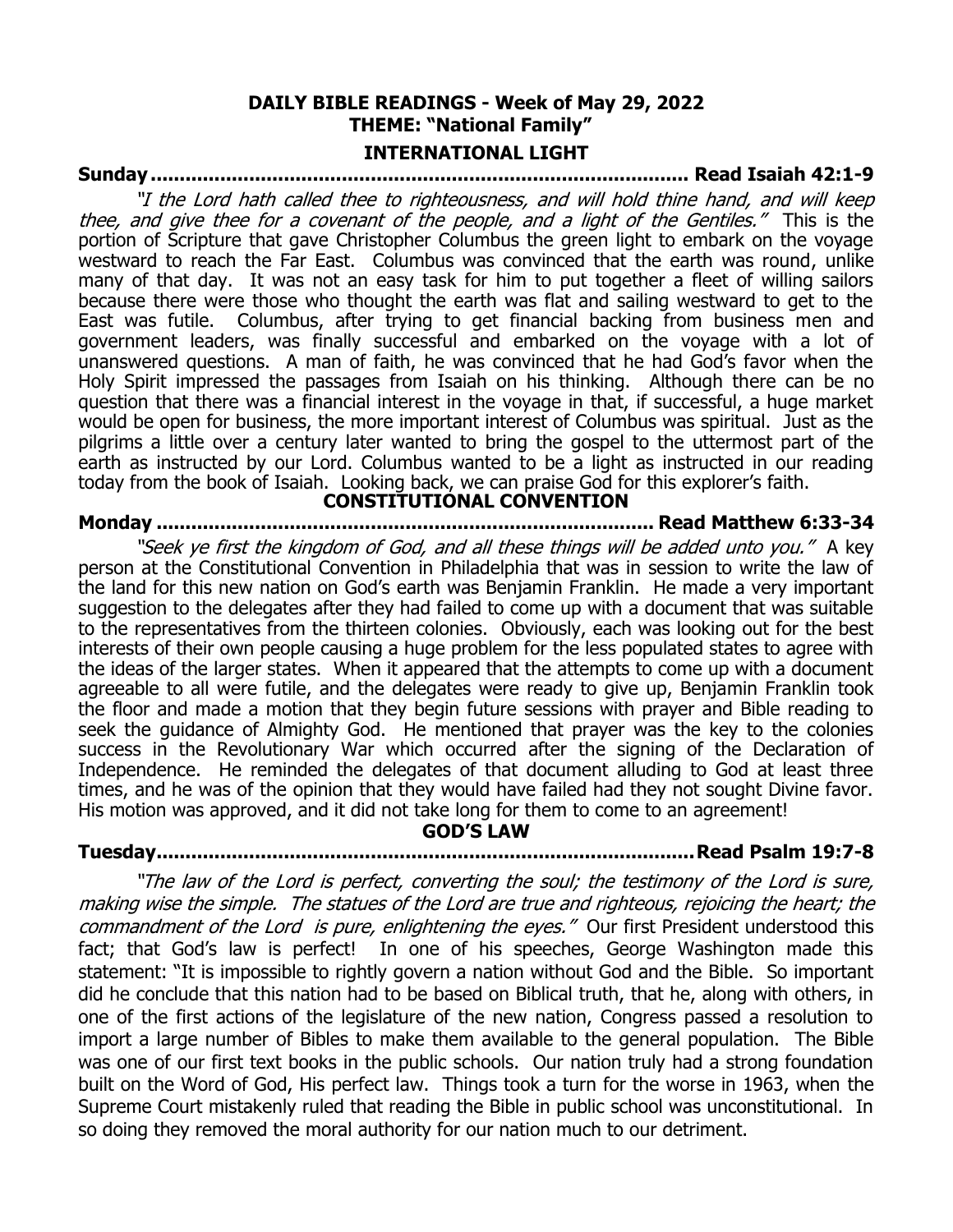### **Wednesday .................................................................................... Read Proverbs 3:5-6**

"Trust in the Lord with all thine heart, and lean not on thy own understanding. In all thy ways acknowledge Him, and He will direct thy paths." When Dwight Eisenhower became President of the United States in 1953, one of his first recommendations to Congress was to enact legislation to insert the phrase "under God" to our pledge to the flag. He did this because he was of the strong opinion that it was only by God's help that the Allies were successful in World Way II. Having served as the Commander of the Allied forces in the European theater of the war, he truly believed that we had Divine assistance to defeat Hitler's army. As commander in chief, Eisenhower was known as a man of prayer. It was our privilege in our local church to have one of the soldiers who served under the leadership of Eisenhower as part of our congreagtion. That individual mentioned that Eisenhower emphasized faith in God was vital; and it was not unusual for him to lead the troops in prayer before important invasions, not the least of which was Normandy Beach. Praise God he convinced the Congress to add that very important phrase to our pledge that has been repeated millions of times by American patriots!

#### **NATIONAL HEROES**

**Thursday ...................................................................................... Read Hebrews 13:6-8**

"Remember them which have the rule over you, who have spoken unto you the word of God." Our nation can be thankful that so many of our leaders in the past, and even now in modern times, have been people of faith in God. They truly are heroes, not only because of the effective leadership than provided, but because so many were, and some still are, open about their faith in God and His eternal Word. Not only have our heroes been those who have provided strong leadership in political positions, but arguably there are maybe more important heroes among those who have been effective leadership in other areas: in our churches and schools and colleges. How many Americans have been enriched by those who have been faithful in steering people in the right directions! Many adults have testified how someone in such positions was a real source of inspiration that led them on to the better things in life, as parents and leaders in their own ways. It is probably fitting to say that among our most important national heroes are mothers and fathers who have reared their children responsibly!

#### **BIBLICAL HEROES**

# **Friday....................................................................................... Read Hebrews 11:39-40**

"And these all, having obtained a good report through faith, received not the promise." This chapter in the Bible lists many individuals of faith who had a huge impact on others in their lifetimes as people of faith in God. Could there be any higher honor than to have God list your name in His Holy Book for people of all generations to see as an example of a person of faith in God in the conduct of their lives? We read in II Timothy 3:16 that the Bible is given as an "*instruction book*" for living; and following the example of these Biblical heroes is good instruction. Think of how Joseph rose above the mistreatment of his brothers and actually did them right despite their hate for him. What an example that is of the command of God in Romans 12:21 to "*overcome evil with good."* Then there was Daniel, who as a young man would not violate his personal convictions when ordered to eat that which went against his life style. God honored that by giving Daniel a place of prominence in the Babylonian government in the same way that He rewarded Joseph in Egypt. Praise God for these heroes of the faith!

### **PERSONAL HEROES**

**Saturday ...................................................................................Read I Timothy 4:12-16** "Let no man despise thy youth; but be thou an example of the believer..." We all have people to whom we have looked up to as shining examples for us to follow. God tells young people in today's Bible reading to set a good example early in life for others to follow. Sometimes the greatest influence on children are those in their teenage years making those years vital because children should have good role models whose lives they then can emulate. Jesus commanded us is Matthew 5:16 to be "the light of our world that others may see our